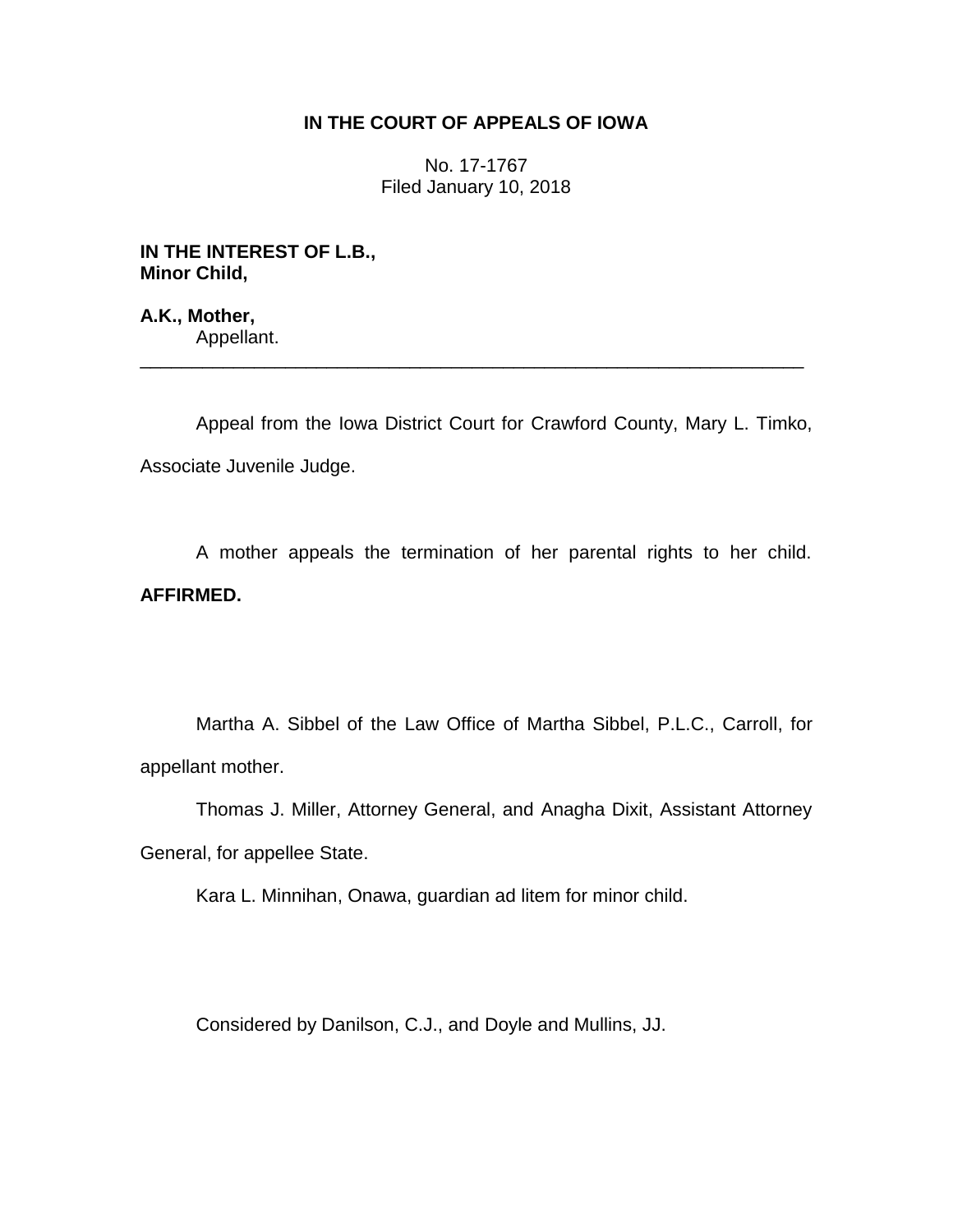## **DANILSON, Chief Judge.**

 $\overline{a}$ 

A mother appeals the termination of her parental rights to her child, L.B., pursuant to lowa Code section 232.116(1)(h) (2017).<sup>1</sup> The mother contests the juvenile court's finding the need for removal would still exist at the end of a sixmonth extension of time and the determination to terminate the mother's parental rights to L.B. The mother asserts the State failed to show reasonable efforts were made toward reunification.

L.B. was removed from the mother's care on December 15, 2016 approximately two weeks after L.B.'s birth—because the mother was not able to appropriately care for L.B. The mother was not feeding L.B. as frequently and in the amount necessary to promote L.B.'s weight gain. L.B. was readmitted to the hospital about one week after her birth due to dehydration and improper nutritional intake. The mother was also not properly caring for L.B.'s hygiene, causing L.B. to develop sores on her neck. And the mother violated the safety plan by moving into an apartment with her paramour and L.B. despite the requirement she reside with a friend who had agreed to oversee the care of L.B.

After L.B.'s removal, the department of human services (DHS) provided a plethora of services to work toward reunification, including case management; paternity testing; safety services through Boys Town; Family Safety, Risk, and Permanency (FSRP) services; transportation; supervised visitation; and home inspections and treatments for bed bugs. DHS also provided a mental-status

 $<sup>1</sup>$  The juvenile court also terminated the father's parental rights upon the father's consent.</sup> The father does not appeal.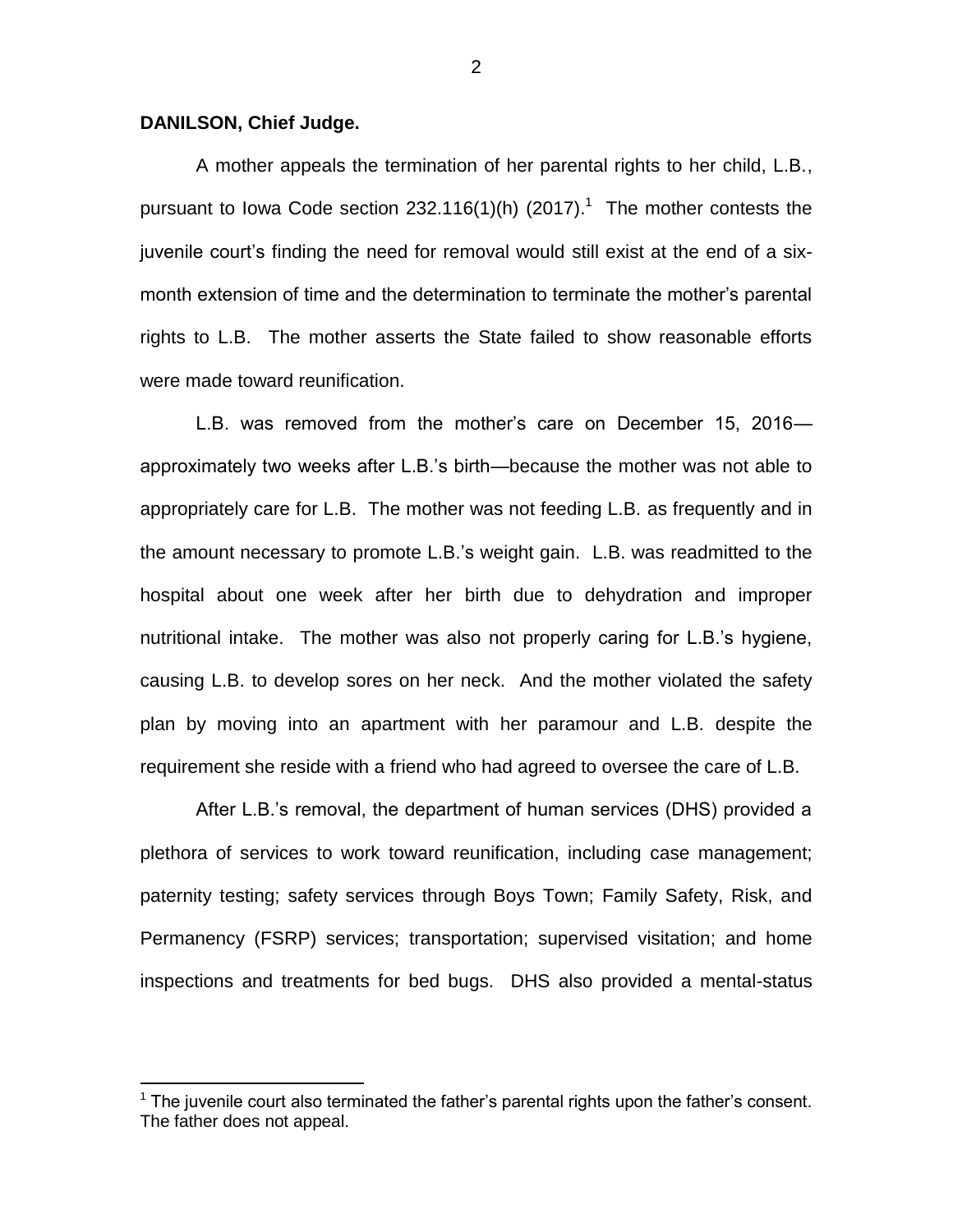examination and psychological evaluation of the mother. It was determined the mother's full scale IQ is 55.

Despite help from DHS—including placement of charts in the mother's home to help the mother remember things such as when to feed and how to bathe L.B., extended visit times, and individualized help with parenting skills—the mother was not able to progress past fully-supervised visitation. The mother's DHS case manager testified that during visits the mother needed prompting to remember to feed L.B. on time and required direction on how to properly handle L.B. and soothe L.B. when she was crying. The case manager opined due to the mother's lower functioning, inability to retain information respecting L.B.'s care, and reliance on prompting to care for L.B. during visits, the mother is not able to parent L.B. and L.B. could not be safely returned to the mother's care.

L.B. remains small and requires a regular feeding schedule to continue to gain weight and grow. L.B. also has developmental delays and requires special attention and help with developmental tasks—such as practicing sitting up, crawling, and using developmental toys—to get back on track. When attempting to work with L.B. on developmental tasks during visits, the mother needed repeated prompting to persist in a task rather than discontinue the task.

After the termination hearing held September 7 and 21, 2017, the juvenile court entered an order terminating the mother's parental rights to L.B. under section 232.116(1)(h). $^2$  The court stated:

 $\overline{a}$ 

<sup>&</sup>lt;sup>2</sup> Section 232.116(1)(h) provides there are grounds for termination when the child is three years of age or younger, has been adjudicated a child in need of assistance, has been out of the parent's care for at least six months of the last twelve months or the last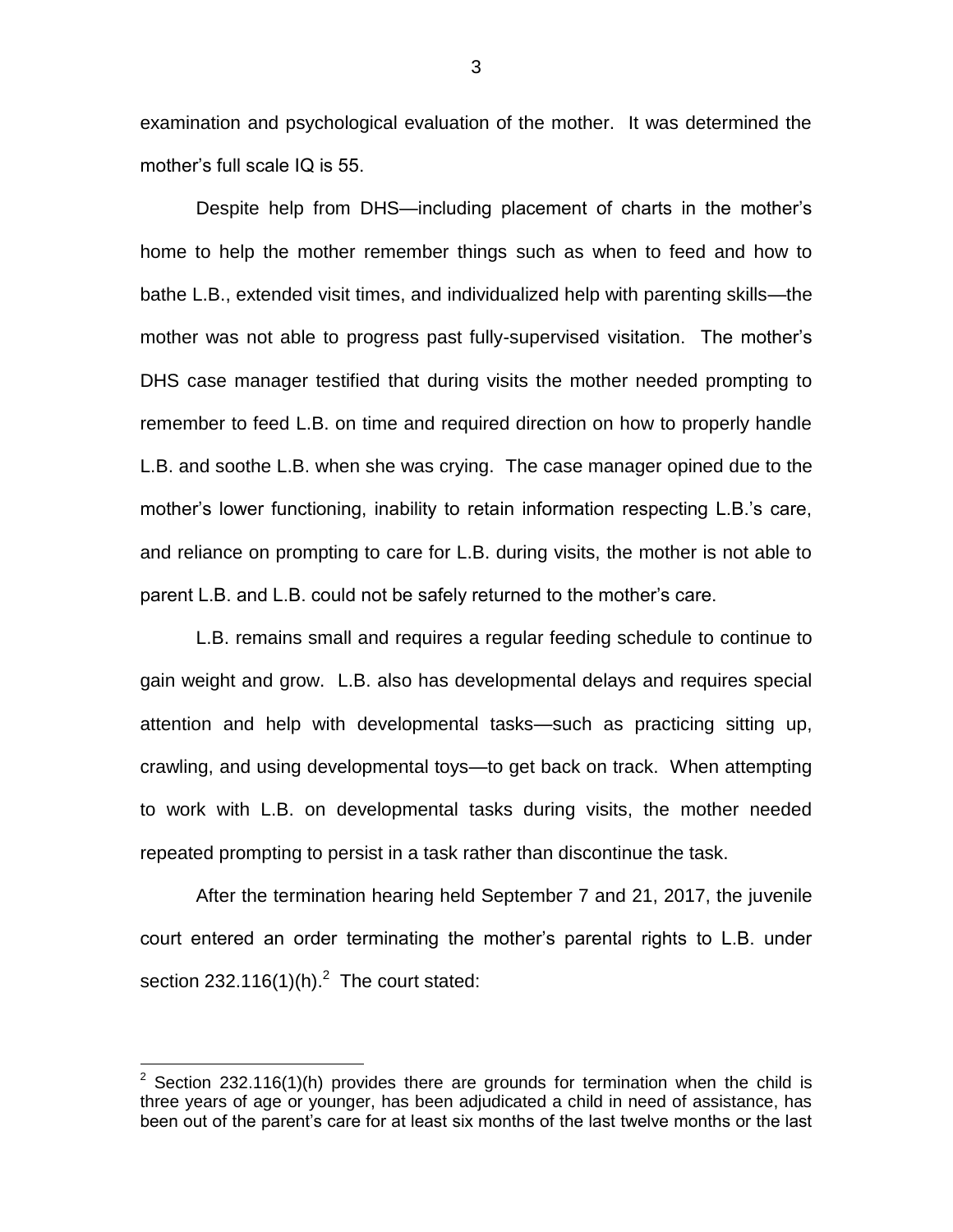It is clear from the FSRP reports and testimony that when there is any deviation from the "usual," [the mother] cannot figure out how to pivot. [The mother] . . . is a concrete thinker as opined by Psychologist Russel A. Moulton. As such, [the mother] has difficulty reacting to a situation that does not follow the exact pattern of which she is familiar. This is a problem for [L.B.]'s safety as she grows and becomes more mobile, independent, and curious. . . .

FSRP has worked creatively with [the mother] to assist [her] in grasping even the most basic parenting responsibilities. There is a chart that outlines the time as to when feeding is to take place as well as what to do during and after feeding. There is a chart to show how to make a bottle appropriately. There is a chart as to how to bathe a child. . . .

Charts of this nature are good teaching tools if the parent is able to generalize off the chart. [The mother] cannot do this. [L.B.] appeared to be fed only when it was shown on the chart or when prompted. . . .

.... There are so many possibilities that cannot begin to be charted on a chart. [The mother] need[s] to learn how to be a parent and be able to be in tune with [her] child and respond to her needs. There is no real evidence to suggest that [the mother] is even close to being able to do that and there is no evidence to suggest that an additional six months of services would be able to teach that inherent parental skill.

The mother appeals. We review termination proceedings de novo. *In re* 

*M.W.*, 876 N.W.2d 212, 219 (Iowa 2016). "Our primary concern is the best interests of the child." *In re J.E.*, 723 N.W.2d 793, 798 (Iowa 2006).

The mother does not dispute the first three elements of section 232.116(1)(h) are established—L.B. is under the age of three, has been adjudicated a child in need of assistance, and has been out of the mother's care for more than six consecutive months. Rather, the mother contends the juvenile court should have granted her an additional six months to achieve reunification. Iowa Code section 232.104(2)(b) provides a court may grant an additional six

 $\overline{a}$ 

six consecutive months, and there is clear and convincing evidence the child cannot be returned to the custody of the parent at the present time.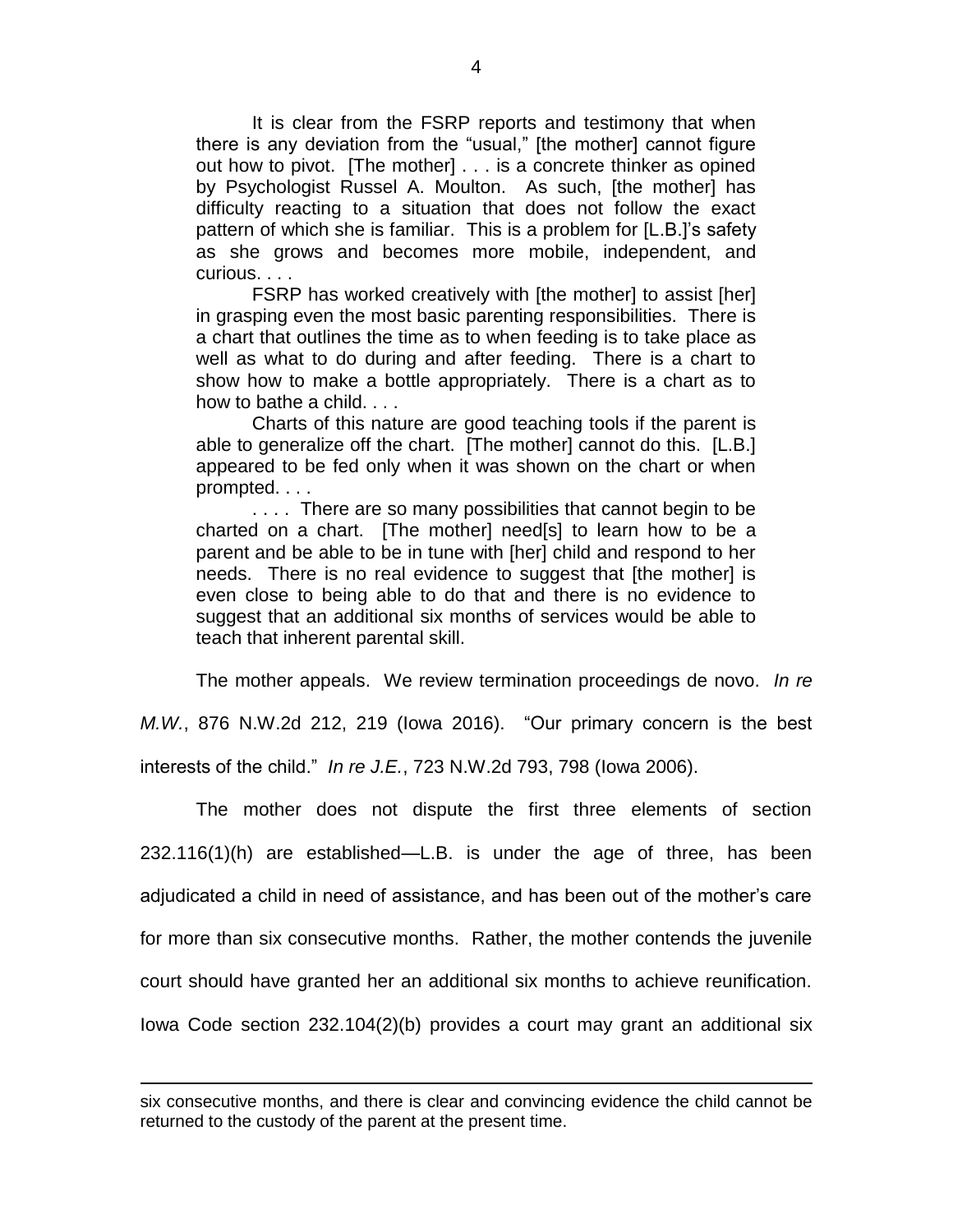months to work toward reunification but requires the court to "enumerate the specific factors, conditions, or expected behavioral changes which comprise the basis for the determination that the need for removal of the child from the child's home will no longer exist at the end of the additional six-month period."

We agree with the juvenile court's finding the concerns present will not be resolved if the mother is granted an additional six months to seek reunification. Unfortunately, the record establishes the mother's lower functioning prevents her from learning the skills necessary to respond to L.B.'s needs in the manner required to ensure L.B.'s safety and to nurture L.B.'s growth. L.B. came to the attention of DHS because she was malnourished due to the mother's inability to properly feed her. At the time of the termination hearing, the mother admitted she still refers to the feeding chart to remember the appropriate times and amounts of food to provide L.B. As the juvenile court noted, there are a number of parenting scenarios that cannot be listed on a chart. The mother has not shown she has the ability to safely parent L.B. without constant prompting and direction from service providers. L.B. could not be returned to the mother's care at the time of the termination hearing, and the record does not establish an additional six months would provide relief from the concerns for L.B.'s safety.

L.B. deserves permanency in an environment that will ensure her safety and allow for her "long-term nurturing and growth." Iowa Code  $\S$  232.116(2). The mother is not able to provide such an environment. We therefore find the State made reasonable efforts toward reunification, there are grounds for termination under section 232.116(1)(h), termination of the mother's parental rights is in L.B.'s best interests, and granting six additional months will not

5